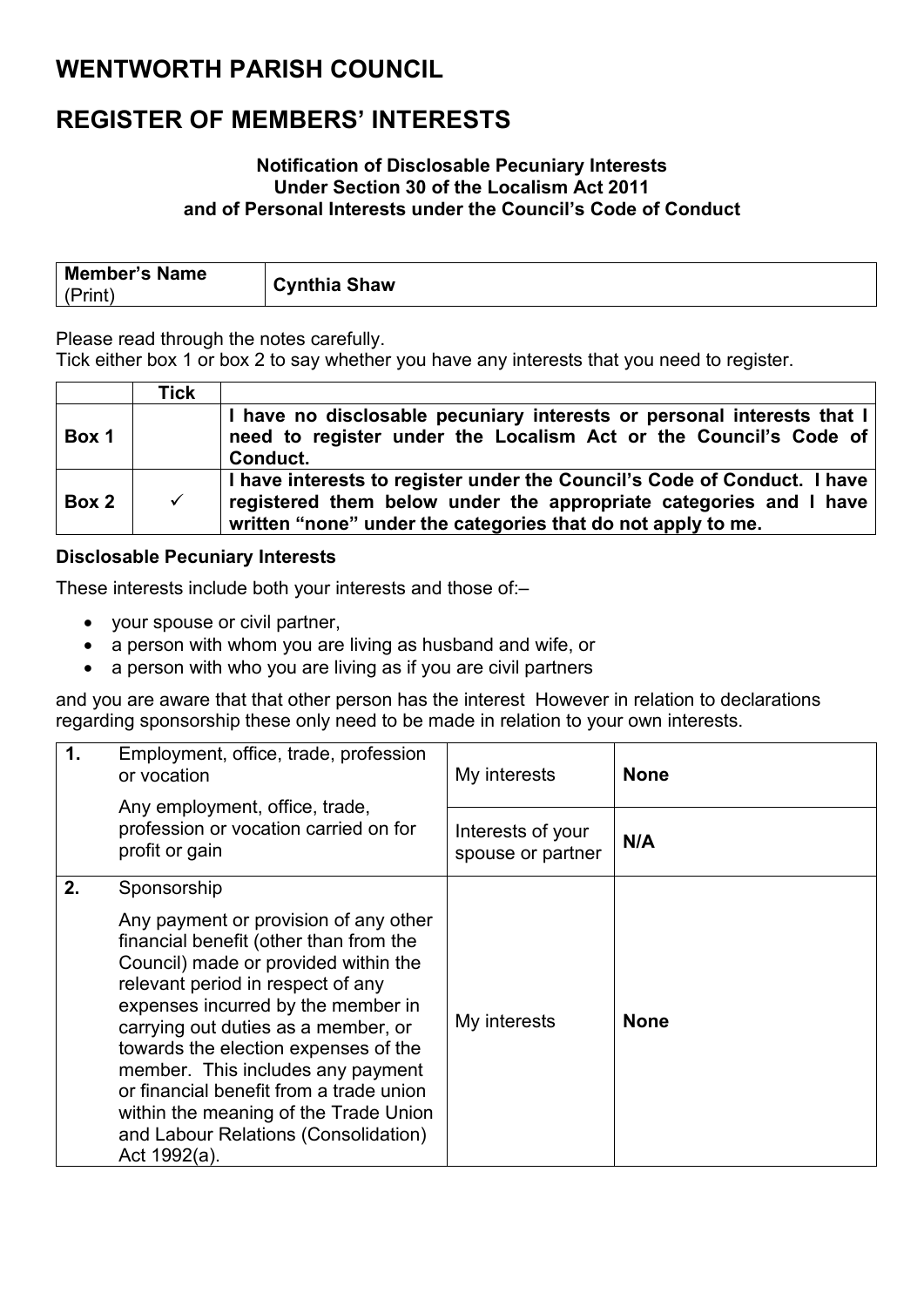### **WENTWORTH PARISH COUNCIL**

## **REGISTER OF MEMBERS' INTERESTS**

| 3. | Contracts                                                                                                                                                                                                                                                                                                                                                                        |                                        |                                                 |
|----|----------------------------------------------------------------------------------------------------------------------------------------------------------------------------------------------------------------------------------------------------------------------------------------------------------------------------------------------------------------------------------|----------------------------------------|-------------------------------------------------|
|    | Any contract which is made between<br>the relevant person (or a body in<br>which the relevant person has a<br>beneficial interest) and the relevant<br>Council                                                                                                                                                                                                                   | My interests                           | <b>None</b>                                     |
|    | (a) under which goods or services are<br>to be provided or works are to be<br>executed; and<br>(b) which has not been fully                                                                                                                                                                                                                                                      | Interests of your<br>spouse or partner | N/A                                             |
|    | discharged.                                                                                                                                                                                                                                                                                                                                                                      |                                        |                                                 |
| 4. | Land                                                                                                                                                                                                                                                                                                                                                                             | My interests                           | <b>Owner of 5 Lodge Drive,</b><br><b>Harley</b> |
|    | Any beneficial interest in land which is<br>within the area of the relevant Council.                                                                                                                                                                                                                                                                                             | Interests of your<br>spouse or partner | N/A                                             |
| 5. | Licenses<br>Any licence (alone or jointly with                                                                                                                                                                                                                                                                                                                                   | My interests                           | <b>None</b>                                     |
|    | others) to occupy land in the area of<br>the Council for a month or longer                                                                                                                                                                                                                                                                                                       | Interests of your<br>spouse or partner | N/A                                             |
| 6. | Corporate tenancies                                                                                                                                                                                                                                                                                                                                                              | My interests                           | <b>None</b>                                     |
|    | Any tenancy where (to the member's<br>$k$ nowledge $)$ –                                                                                                                                                                                                                                                                                                                         |                                        |                                                 |
|    | (a) the landlord is the Council; and<br>(b) the tenant is a body in which the<br>relevant person has a beneficial<br>interest                                                                                                                                                                                                                                                    | Interests of your<br>spouse or partner | N/A                                             |
| 7. | <b>Securities</b><br>Any beneficial interest in securities of<br>a body where:<br>(a) that body (to the member's<br>knowledge) has a place of business or<br>land in the area of the Council; and<br>either:<br>(b)<br>(i) the total nominal value of the                                                                                                                        | My interests                           | <b>None</b>                                     |
|    | securities exceeds £25,000 or one<br>hundredth of the total issued share<br>capital of that body; or<br>(ii) if the share capital of that body is<br>of more than one class,<br>the total nominal value of the shares<br>of any one class in which the relevant<br>person has a beneficial interest<br>exceeds one hundredth of the total<br>issued share capital of that class. | Interests of your<br>spouse or partner | N/A                                             |